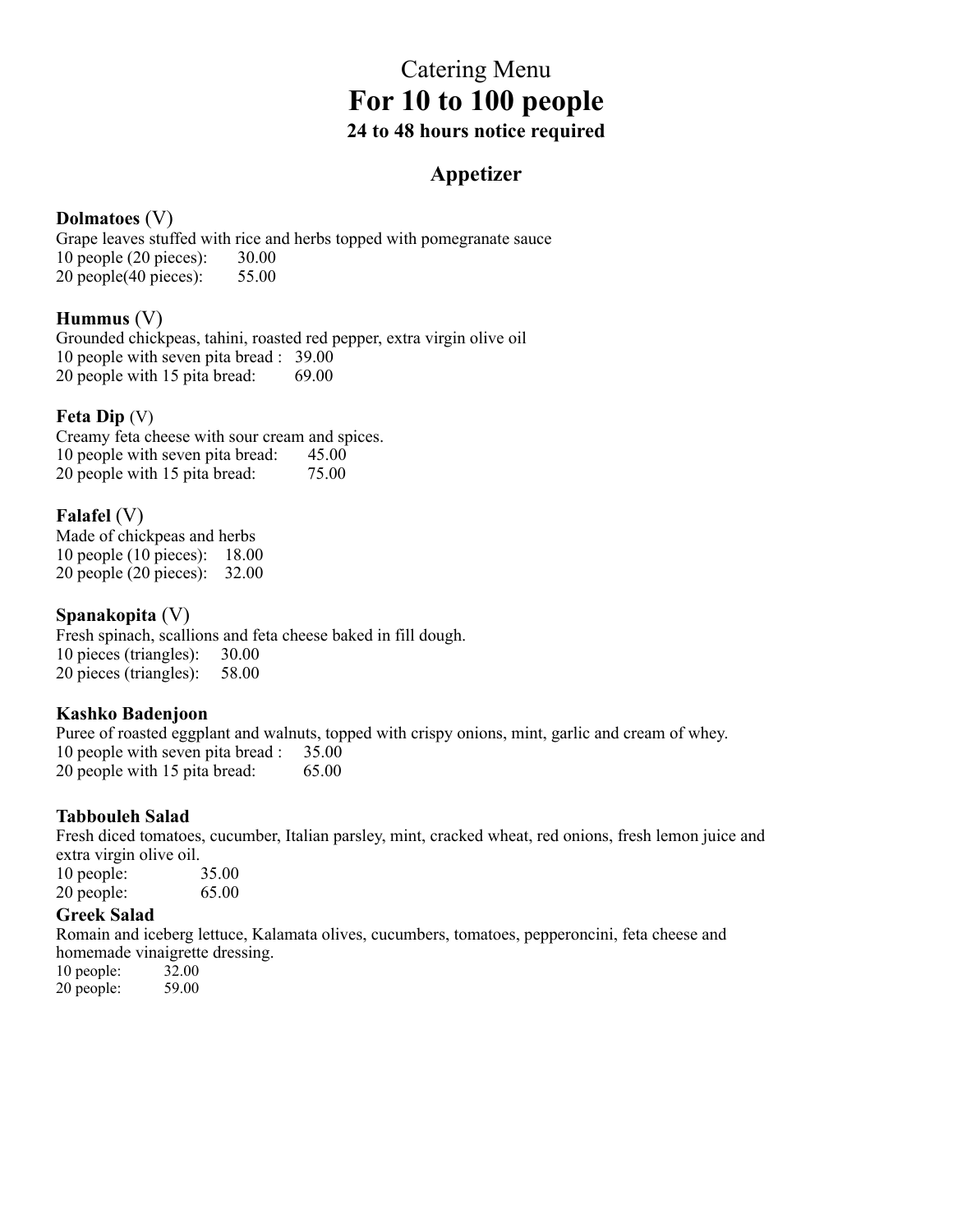## **Wraps**

## **Gyro Wrap**

A choice of lamb gyro or grilled chicken on pita bread ,topped with lettuce, tomatoes, and tzatziki or chipotle sauce. (onion optional)

10 wraps 69.00 20 wraps 130.00

## **Falafel Wrap** (V)

Falafel patties made of chickpeas ,topped with hummus on pita bread with lettuce, tomato, and onion (onion optional)

10 wraps 69.00 20 wraps 130.00

## **Individual Kabob Skewers**

#### **Chicken Kabob** (5 pieces per skewer)

Regular : 5.99 Spicy: 6.99

**Beef Kubideh** (ground beef with grated onions and spices)

6.99 per skewer

#### **Beef or Lamb Kabob**

12.95 per skewer

**Chicken Kubideh** (ground chicken with grated onions and spices)

6.99 per skewer

### **Cornish Hen Kabob**

Regular : 13.99 Tandoori: 14.99

**Salmon Kabob**: 14.99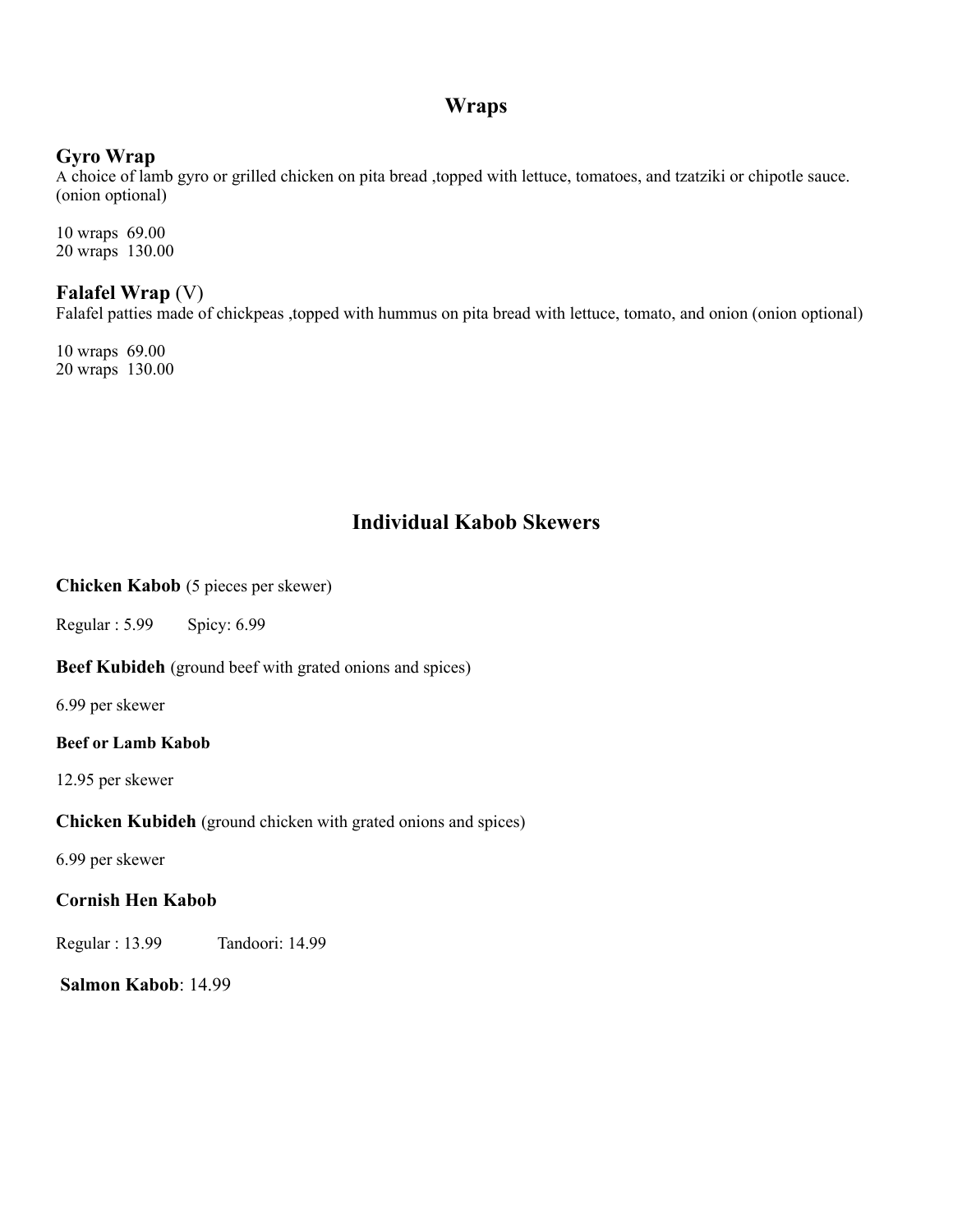## **Kabobs Entree**

#### **24 to 48 hours notice required**

#### **All Kabob served with Saffron Basmati rice, grilled tomatoes or sautéed vegetables.**

## **Chicken Kabob**

Regular : 14.99 Spicy: 15.99

### **Cornish Hen Kabob**

Regular:15.99 Tandoori Spicy: 16.99

**Kubideh Kabob**  Choice of beef, chicken, or both (2 skewer per order): 15.99

**Salmon Kabob:** 17.95

**Beef Kabob** (beef tenderloin) Regular: 16.99 Spicy: 17.99

**Lamb Kabob** 

Regular: 16.95 Spicy:17.95

### **Entree'**

**Gheyrmeh Polo:** Stew beef simmered with yellow split peas in seasoned tomato sauce, served with Saffron Basmati rice. 10 people - \$139.00 Add eggplant - \$149.00 20 people - \$259.00 Add eggplant - \$289.00

30 people - \$359.00 Add eggplant - \$390.00

**Ghormeh Sabzi Polo:** Fresh spinach, cilantro, and herbs simmered with stew beef, and kidney beans. Served with Saffron Basmati rice.

10 people - \$139.00 20 people - \$259.00 30 people - \$359.00

**Fresh Baked Moussaka:** Layers of eggplant, potatoes, zucchini, seasoned ground beef, béchamel, marinara sauces, Saffron Basmati rice.

10 people - 89.00 (half tray) 20 people -165.00 (full tray)

**Eggplant Parmesan** (VG) Flash fried eggplant with marinara sauce, ricotta and mozzarella cheeses 10 people - 89.00 20 people -165.00